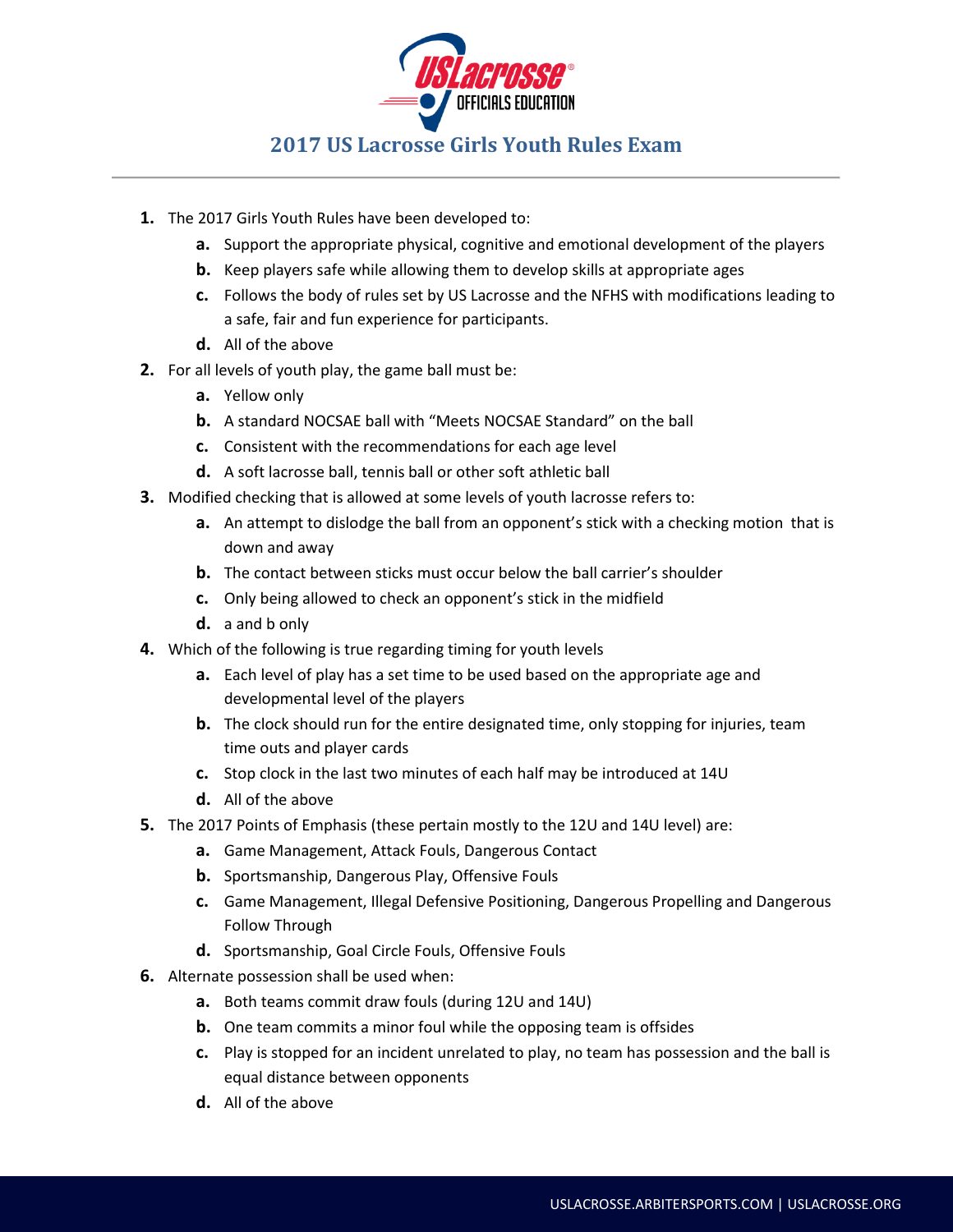

- **7.** A player may follow through the plane of the goal circle with her stick on a shot in which of the following situations:
	- **a.** The shot is the result of an 8 meter free position
	- **b.** Never
	- **c.** The player is unmarked
	- **d.** There is no goal keeper playing
- **8.** During any level of youth lacrosse the following is **NOT** allowed?
	- **a.** Any player other than a fully equipped goal keeper (a deputy) in the goal circle at any time
	- **b.** A free position to restart play in 6U and 8U after a goal
	- **c.** A coach requesting a stick check
	- **d.** A card being issued to a player for unsportsmanlike behavior in 10U, 12U and 14U
- **9.** Which of the following is true about coaching at the youth level:
	- **a.** One 6U coach may be on the field to assist and officiate
	- **b.** An 8U coach may decide to limit their player in possession of the ball to 5 seconds before that player may attempt a pass or shot
	- **c.** A 10U coach must remain on the sideline in the coaches box during the game
	- **d.** All of the above
- **10.** Which of the following statements is true about officiating at the youth level:
	- **a.** At least one official is required for play at the 8U level
	- **b.** In a 10U game being played without a goalkeeper, the official will designate a defensive player to enter the goal circle and retrieve the ball to restart play
	- **c.** At the 12U level, USL recommends 2 certified officials on the field if playing 12 v 12 format
	- **d.** Both a and c
- **11.** 14U/12U lacrosse allows for modified checking. Which of the following does **NOT** describe modified checking at this level:
	- **a.** Checking an opponent's stick when they are picking up a ground ball
	- **b.** Checking an opponent's stick when she is carrying the ball at waist level
	- **c.** Checking an opponent's stick before her stick is in contact with the ball
	- **d.** Checking an opponent's stick in a down and away direction
- **12.** During 14U/12U lacrosse which of the following is legal:
	- **a.** A player may cover the ball if no other player is within playing distance and attempting to play the ball
	- **b.** A player may use her body to stop a ball from going out of bounds so her team will remain in possession of the ball
	- **c.** A player may kick the ball safely to move the ball to open space
	- **d.** a and c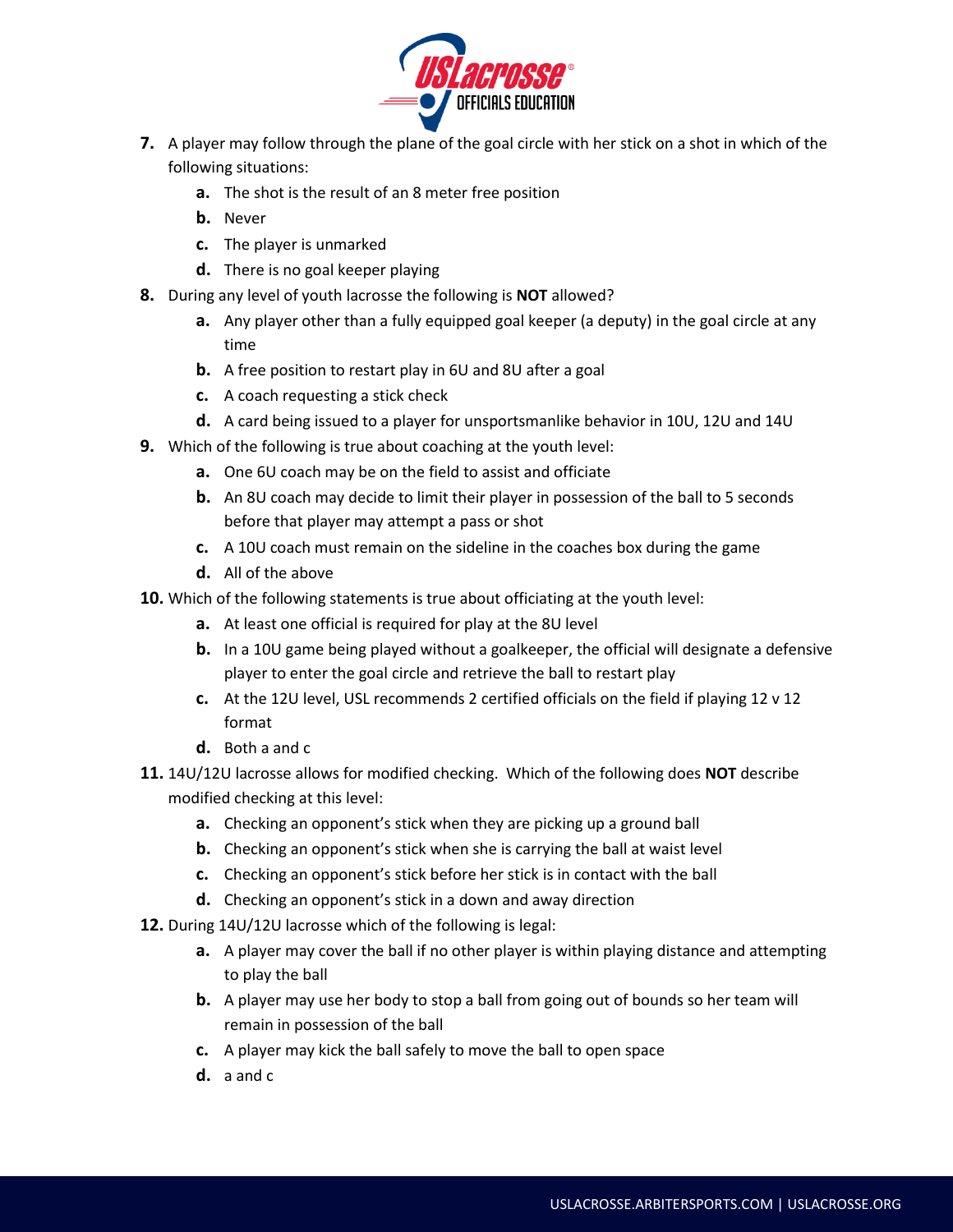

- **13.** In 14U/12U lacrosse a player that receives a yellow card shall:
	- **a.** Leave the game for 2 minutes of elapsed playing time
	- **b.** Remain in the penalty area for her penalty time
	- **c.** Her team must play short in both their attacking and defensive ends
	- **d.** All of the above
- **14.** In order for a defensive player at the 14U/12U level to be called for 3 seconds in the arc the following needs to happen**:**
	- **a.** She is marking an opponent who is directly behind the goal circle
	- **b.** She is double teaming a non-ball player
	- **c.** She is marking her opponent within a stick's length
	- **d.** She is triple teaming the ball carrier within a stick's length
- **15.** In U14 lacrosse, a team may NOT substitute by:
	- **a.** Substituting during a dead ball possession
	- **b.** Substituting the whole team after a goal
	- **c.** Substituting on the fly during live play
	- **d.** Substituting as many times as they want
- **16.** U12 lacrosse that is being played on a cross field, which of the following shall **NOT** be allowed?
	- **a.** Play 8 v 8 and one of those players is a goalkeeper
	- **b.** Checking of any kind
	- **c.** Use a ball that meets NOCSAE standards
	- **d.** Restart play after a goal with a draw (unless a foul was committed that would require play be restarted with a free position)
- **17.** In U12 lacrosse whether playing full field or cross field, if a player receives her first yellow card of the game, that player will:
	- **a.** Be replaced with a substitute so that their team will remain at full strength
	- **b.** Be allowed to serve her penalty time at her bench area
	- **c.** Not be allowed to reenter that game for any reason
	- **d.** None of the above
- **18.** 10U lacrosse shall:
	- **a.** Be played on a regulation size field to prepare the players for high school play
	- **b.** Have 7 field players and one goal keeper on the field during play
	- **c.** Use only sticks that meet USL specifications including the pocket depth
	- **d.** Always restart play after a goal with a draw
- **19.** In a 10U lacrosse game which of the following is **NOT** true:
	- **a.** A player that receives a yellow card will leave the game for 2 minutes of playing time, but a substitute will take her place
	- **b.** Teams may substitute during a stoppage of play, whistle or goal but also during play
	- **c.** A loose ball may be contested by any number of players at any time.
	- **d.** Checking of any kind is not allowed